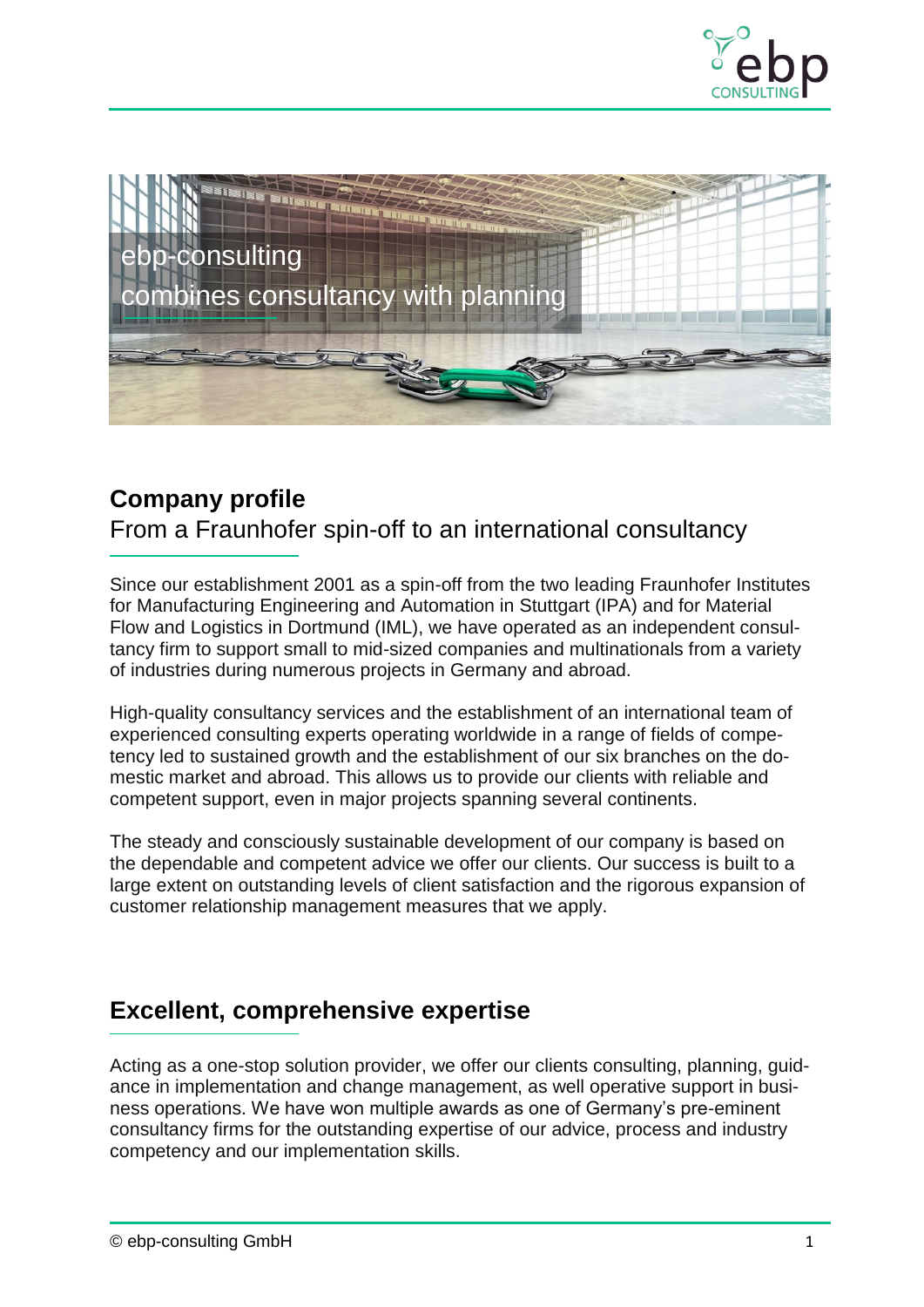

By delivering industry-specific expertise, we cover a broad portfolio of consultancy issues in supply chain management, logistics, production, after sales, factory management, warehousing, purchasing and procurement.



This extends from the development of individual strategies to the planning and optimisation of processes, the definition of requirements for auxiliary IT systems and application design. In most of our projects we support our clients actively during the phase of implementation and realisation.

Another of our strengths is profound know-how of the logistics and IT systems commonly used in practice. As an independent consulting firm, we are able to offer our clients tangible value added in logistics optimisation projects, for instance due to our expertise in materials handling/order picking, highly automated warehouse technology and packaging solutions, as well as through our familiarity with system providers for necessary IT applications in the areas of ERP, WMS, SCM, TM and others. This guarantees that our customers receive highly functional and viable solutions for their individual concerns. We are frequently called in to act as neutral advisors during selection and rollout of the systems or their reconfiguration.

In order to support our consulting services and to safeguard concept and design solutions, we use both proprietary and industry-standard planning and analysis tools, for instance in the areas of big data analytics, supply chain design, transport optimisation and inventory management.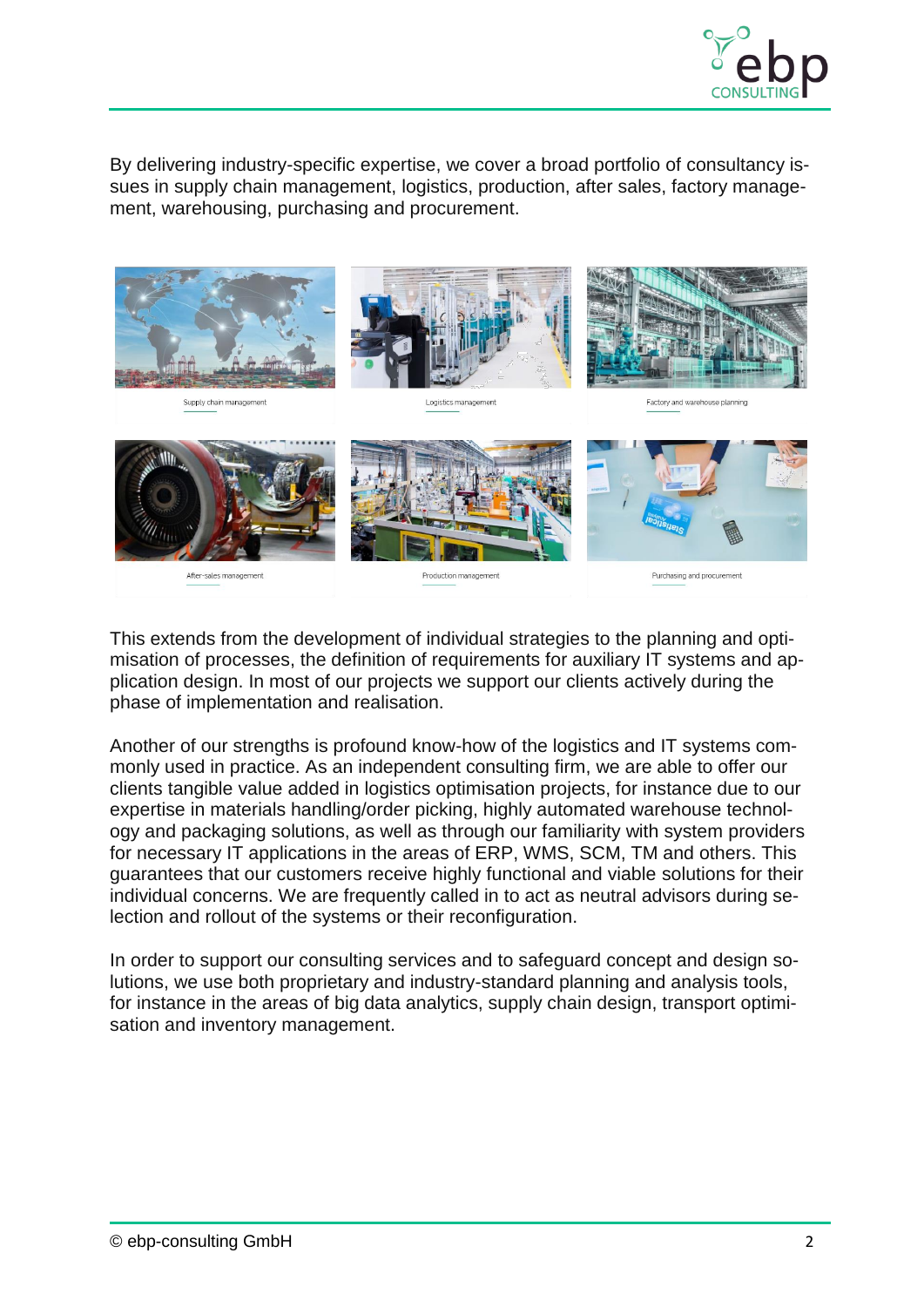

# **Building blocks** in our successful consultancy method

| <b>Customized</b><br>solutions for each<br>client                            | <b>Extensive</b><br>consulting and<br>engineering<br>competency                       | <b>Close, trusting</b><br>collaboration with<br>our clients                     | <b>Expert knowledge</b><br>of standard logstics<br>systems and IT<br><b>solutions</b> |
|------------------------------------------------------------------------------|---------------------------------------------------------------------------------------|---------------------------------------------------------------------------------|---------------------------------------------------------------------------------------|
| Implementation-<br>oriented mind set<br>and approach                         | <b>Consistent client</b><br>support, from strat-<br>egy development to<br>realisation | <b>Cross-sectoral</b><br>expertise                                              | <b>Combination of</b><br>consultancy and<br>industrial experts                        |
| <b>International</b><br><b>branches for client</b><br>proximity<br>worldwide | <b>Experience in</b><br>change<br>management                                          | <b>Value added for our</b><br>clients through<br>innovative<br><b>solutions</b> | <b>Deployment of</b><br>highly effective<br>tools                                     |

## **Competent, trustworthy methods**

We cover a broad spectrum of consulting, planning and implementation topics thanks to our technical expertise in specific industries and areas. Here, we benefit in particular from our profound knowledge of best practices and innovative solutions, for instance in regard to Industry 4.0 The knowledge we have acquired through the implementation of many, often innovative concepts in an array of industries, is a key element in our successful methodologies and an important contributor to the customer benefits afforded in our projects.

Whether it is the construction of a logistics hub, the rollout of lean production, organisational and IT process optimisation, the development of new strategies for inventory optimisation or the restructuring of an entire supply chain – our work is consistently focused around the requirements and the realistic capabilities of our clients. A company's budget, timescale and clear objectives provide a framework for our work, within which we develop the best possible solutions on behalf of our clients. Moreover, we often provide our clients with support in detailed planning, for example in tender management, implementation support and during go-live. Our experts can also accept interim responsibilities on request, e.g. to deputise in a temporary capacity for certain positions within the company.

As team players, we communicate closely with our clients and foster a culture of maximum customer proximity. On request, we also include our clients' project staff and process owners, integrating them actively in the project work. We are convinced that trusting partnerships are the ideal foundation for sustainable and successful collaboration.